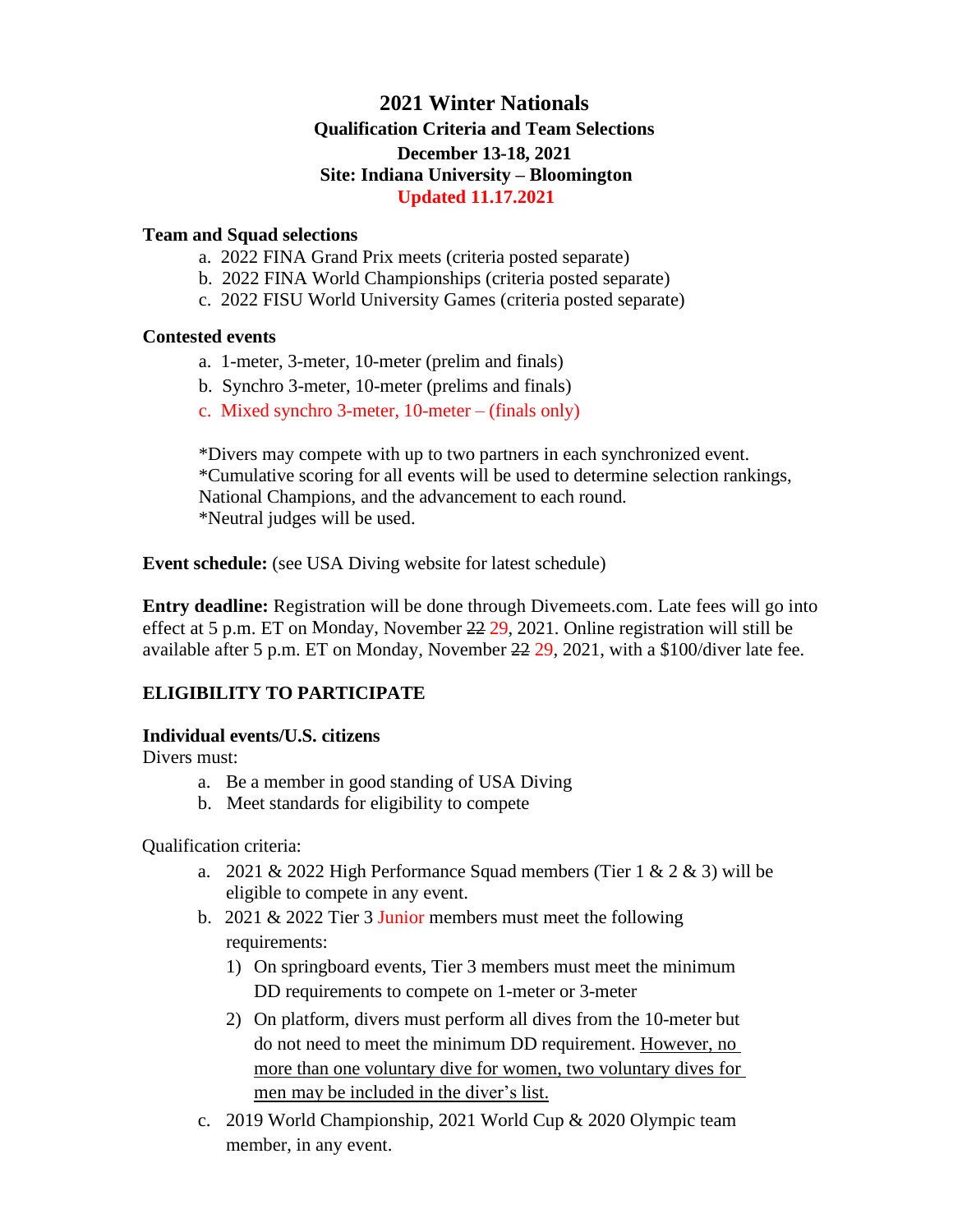- d. Additional divers will be eligible to compete in a specific event provided they have achieved the minimum score listed in Table 1 at one of the competitions listed in Table 2.
	- i. As a point of clarification, divers do not need to meet the minimum degree of difficulty when obtaining the qualifying score but must perform the minimum DD in the 2021 Winter Nationals.
	- **ii.** Divers at NCAA meets or in Group A or Group B (optionals only) at Junior Nationals do not need to perform all their dives on 10-meter when obtaining the necessary score on platform but must compete all divesfrom 10-meter in the 2021 Winter Nationals.
	- **iii.** If a Group A or Group B diver's score from the optional dives in the preliminary, semifinal or final at Junior Nationals meets the score in the table 1 below, the diver will be eligible for that event only. Divers do not have to meet the minimum degree of difficulty standards when they achieve the score.

## **Individual Events/Non-U.S. citizens**

Divers must:

- a. Meet qualification criteria and standards for eligibility to compete
- b. Be a member in good standing of their home federation and have permission from their federation to compete. A request from the federation must be submitted to USA Diving's D a n L a a k (dan.laak@usadiving.org) for approval. All requests received by 5 p.m. ET on November 19, 2021, will receive full consideration for approval; any requests received after the deadline will be subject to review at USA Diving's discretion.
- c. Must be a current USA Diving member in good standing.

Qualification criteria:

Divers will be eligible to compete in a specific event provided that they have achieved the minimum score in Table 1 at one of the following events:

- **i.** 2019, 2020 NCAA Division I Zone, NCAA National Championship, or approved Conference Championships.
- **ii.** Their home country's National Championship (2019, 2020, 2021)

**iii.** 2019, 2020 or 2021 FINA competition (Grand Prix, World Series, World Championship, World Cup, or Olympic Games).

- **b.** If the score was achieved at a.) ii or iii above, the diver must submit proof of the score by 5 p.m. ET on November 19, 2021, to Dan Laak (dan.laak@usadiving.org).
- **c.** Points of Clarification
	- **i.** Divers do not need to meet the minimum degree of difficulty when obtaining the qualifying score but must perform the minimum DD in the 2021 Winter Nationals.
	- **ii.** Divers at NCAA meets do not need to perform all their dives on 10 meter when obtaining the necessary score on platform but must compete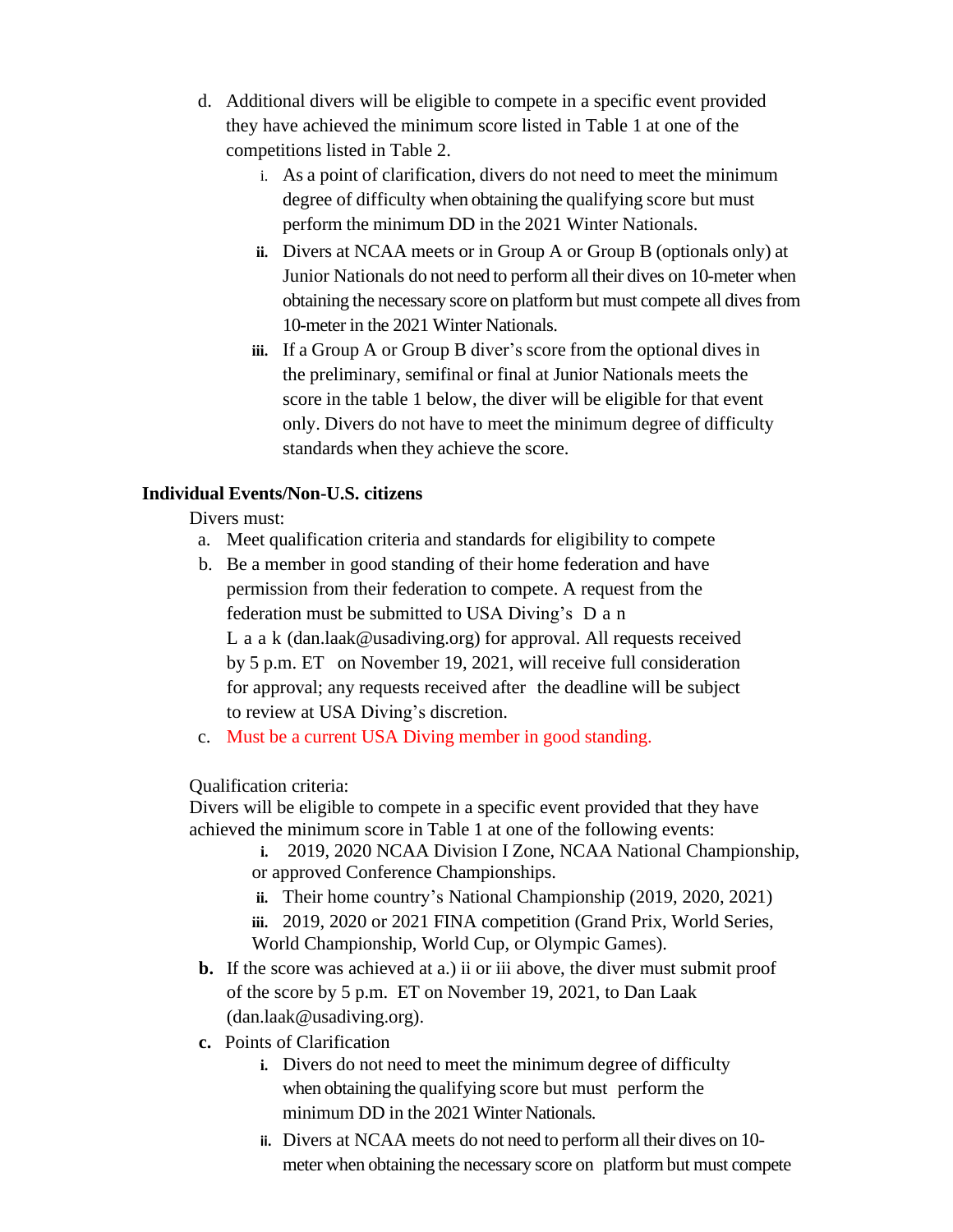all dives from 10-meter at the 2021 Winter Nationals.

**Note:** International divers will be eligible to receive a place finish but would not displace a U.S. diver from making a cut or earning a medal. For example, if an international diver finishes third, the fourth-place finisher (or next placing athlete who is a U.S. citizen) will be awarded the bronze medal.

## **Synchronized Events/ U.S. citizens**

- a. Both divers must be citizens of the United States
- b. Both divers must be members in good standing of USA Diving
- c. Must meet minimum degree of difficulty standards for eligibility to compete

#### **Synchronized Events/Non-U.S. citizens**

- a. Both divers must be citizens of the same country
- b. Both divers must have permission from their home federation to compete in our Winter Nationals. A request from the federation must be submitted to Dan Laak (dan.laak@usadiving.org) for approval. All requests received by 5 p.m. ET on November 19, 2021, will receive full consideration for approval; any requests received after the deadline will be subject to review at USA Diving's discretion.
- c. Must meet minimum degree of difficulty standards for eligibility to compete.
- d. Must be a current USA Diving member in good standing.

**Note:** International divers would be eligible to receive a place finish but would not displace a U.S. team from making a cut or earning a medal. For example, if a team of international divers wins an event, the second-place team (or next placing team of U.S. citizens) will take the gold medal.

| Table 1: Minimum qualifying score requirements for event eligibility 2021 Winter Nationals |                                                   |                           |                                                        |                        |                                                      |  |  |
|--------------------------------------------------------------------------------------------|---------------------------------------------------|---------------------------|--------------------------------------------------------|------------------------|------------------------------------------------------|--|--|
| Event                                                                                      | Sr Women<br>$&$ Group A<br>(USA Diving<br>Events) | Sr Women<br>(NCAA Events) | Sr Men<br>$&$ Group A<br>(USA Diving & NCAA<br>Events) | (USA Diving<br>Events) | Group B Girls Group B Boys<br>(USA Diving<br>Events) |  |  |
| 1-meter                                                                                    | 235 (47/opt)                                      | 282 (47/opt)              | 318 (53/opt)                                           | 188 (47/opt)           | 212(53/opt)                                          |  |  |
| 3-meter                                                                                    | 260 (52/opt)                                      | 312(52/opt)               | $360 (60 \, opt)$                                      | 208 (52/opt)           | 240 (60/opt)                                         |  |  |
| Platform                                                                                   | 260 (52/opt)                                      | $260 (52$ /opt)           | 342 (57/opt)                                           | 171(57/opt)            | 228 (57/opt)                                         |  |  |

## **STANDARDS FOR ELIGIBILITY**